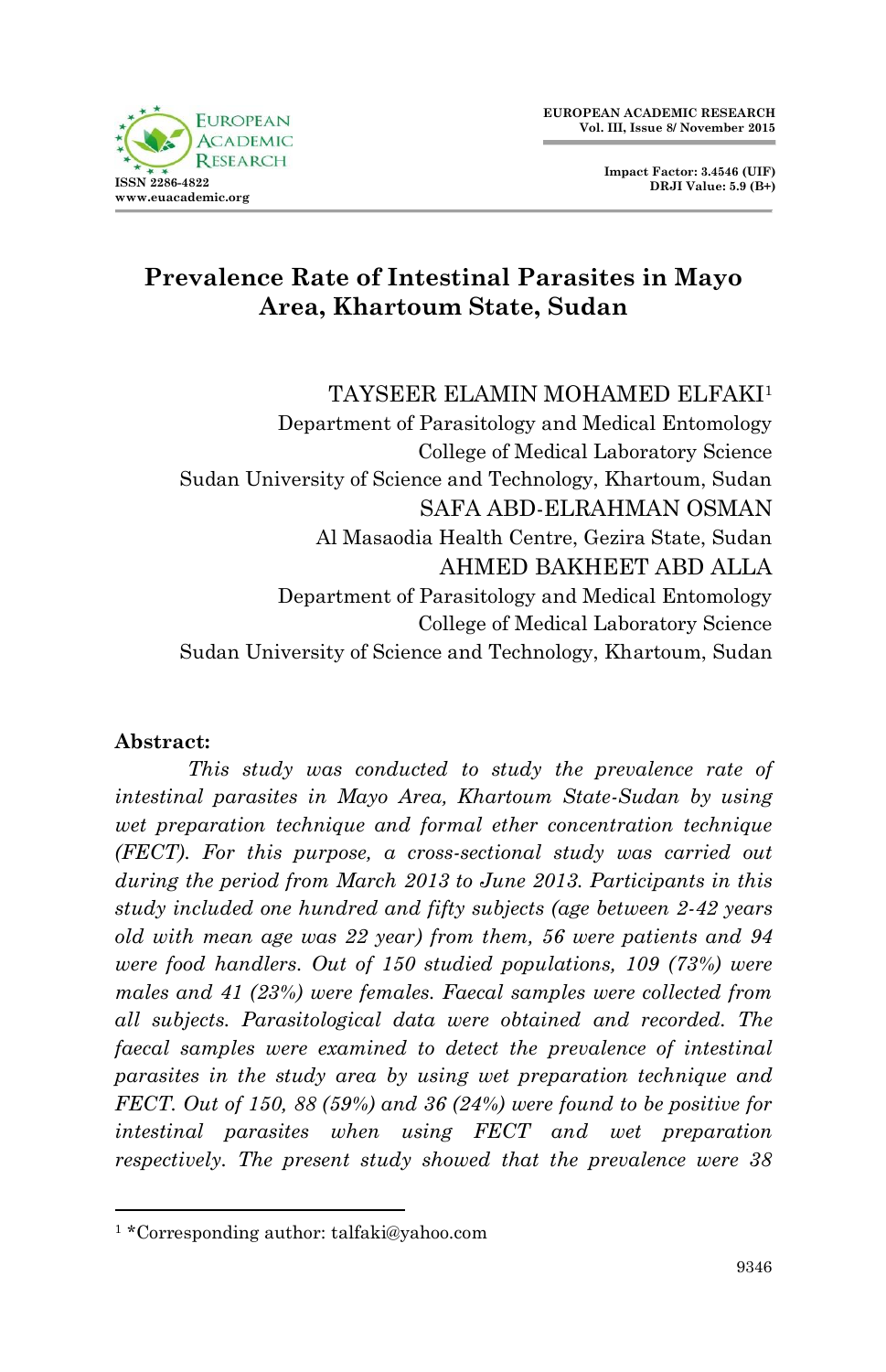*(25%), 25 (17%), 22 (15%) and 3 (2%) of E.histolytica, G.lamblia, E.coli and H.nana when using FECT respectively. This study showed that there is association between the prevalence of intestinal parasitic infection and presence of blood and mucus in the faecal samples. In addition to, the present study showed that there is association between the prevalence of intestinal parasitic infection and gender and age groups. FECT was used to determine the intensity of infection. Out of 88, 10 (11%) were presented as mild infection, 40 (46%) were presented as moderate infection and 38 (43%) were presented as severe infection. This study concludes that the prevalence rate of intestinal parasites was high in the Mayo area; infection rates are almost different among age groups and FECT more efficient than wet preparation for detection of intestinal parasites.*

**Key words**: Prevalence, Intestinal parasites, Mayo area, Formal ether concentration technique.

## **INTRODUCTION:**

Intestinal parasites are parasites that populate the gastrointestinal tract in humans and other animals. They can live throughout the body, but most prefer the intestinal wall. Means of exposure include: ingestion of undercooked meat, drinking infected water, and skin absorption. The two main types of intestinal parasites are protozoa and helminthes. An intestinal parasite can damage or sicken its host (1) . The major groups of parasites include protozoan (organisms having only one cell) and parasitic worms (helminthes). Parasites can get into the intestine by going through the mouth from uncooked or unwashed food, contaminated water or hands, or by skin contact with larva infected soil, they can also be transferred by the sexual act of anilingus in some cases. When the organisms are swallowed, they move into the intestine, where they can reproduce and cause symptoms. Children are particularly susceptible if they are not thoroughly cleaned after coming into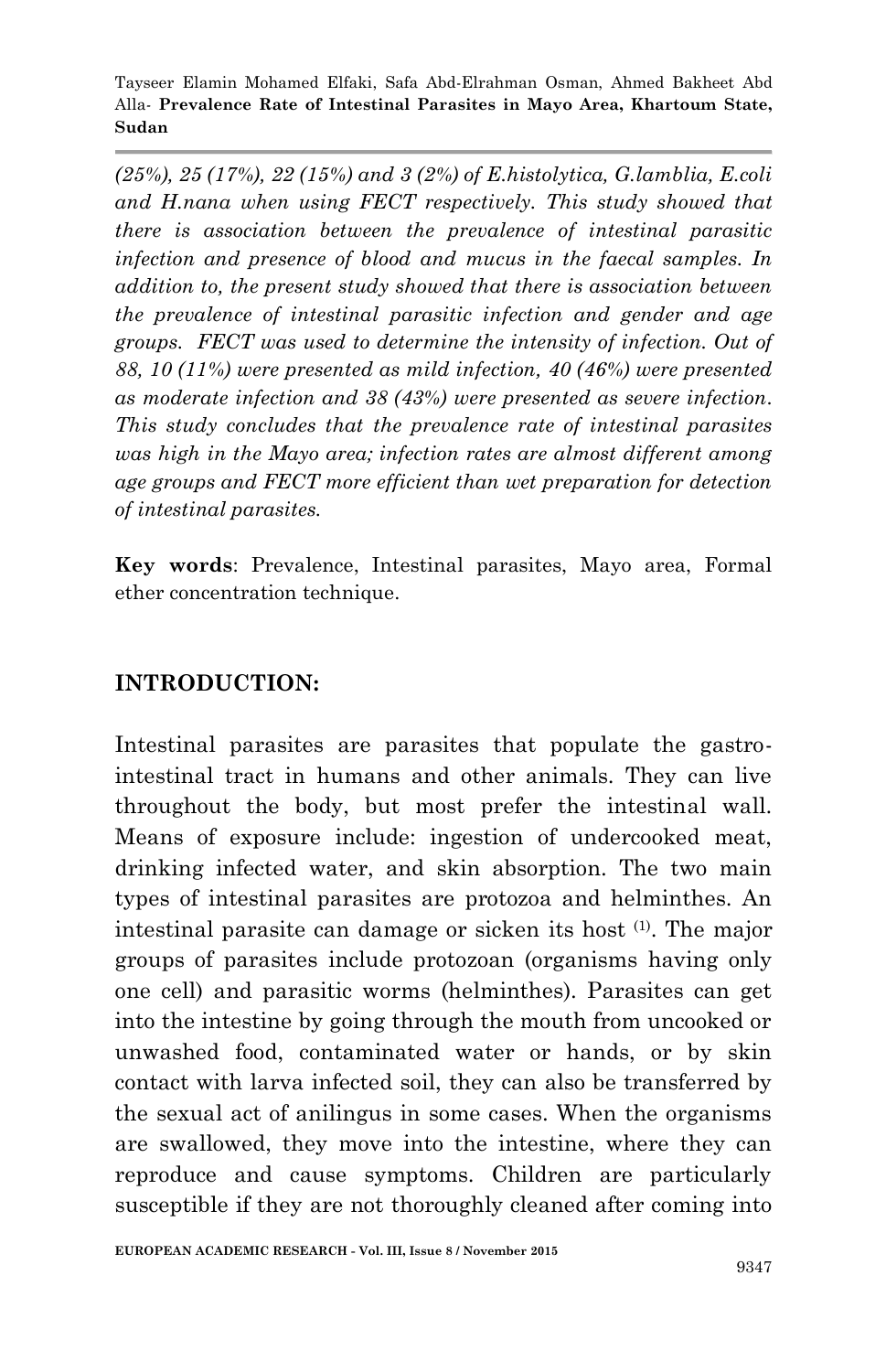contact with infected soil that is present in environments that they may frequently visit such as sandboxes and school playgrounds. People in developing countries are also at particular risk due to drinking water from sources that may be contaminated with parasites that colonize the gastro-intestinal tract (2). The parasitic infections are endemic worldwide and have been described as constituting the greatest single worldwide cause of illness and disease (3). These infections are associated with poor sanitary habits, lack of access to safe water and improper hygiene, thereby occurring wherever there is poverty (4) . The main objectives of this study were to study the prevalence of intestinal parasites in Mayo area, Khartoum State, Sudan, to detect the intensity of infection by using FECT, to determine the relationship between the prevalence rate of intestinal parasitic infections and age groups and to compare between wet preparation method and FECT in detecting the infection in the study area.

# **MATERIALS AND METHODS:**

## **Study design:**

This was cross-sectional study conducted to determine the prevalence rate of intestinal parasites among patients who attended Bashiar Hospital in Mayo area, Khartoum State, Sudan.

#### **Study area:**

This study was carried out in Mayo area, Khartoum State, Sudan, during the period from March 2013 to June 2013.

#### **Study subjects:**

The studied populations included in this study were categorized according to gender into males and females who were come to Bashiar Hospital in Mayo area, Khartoum State, those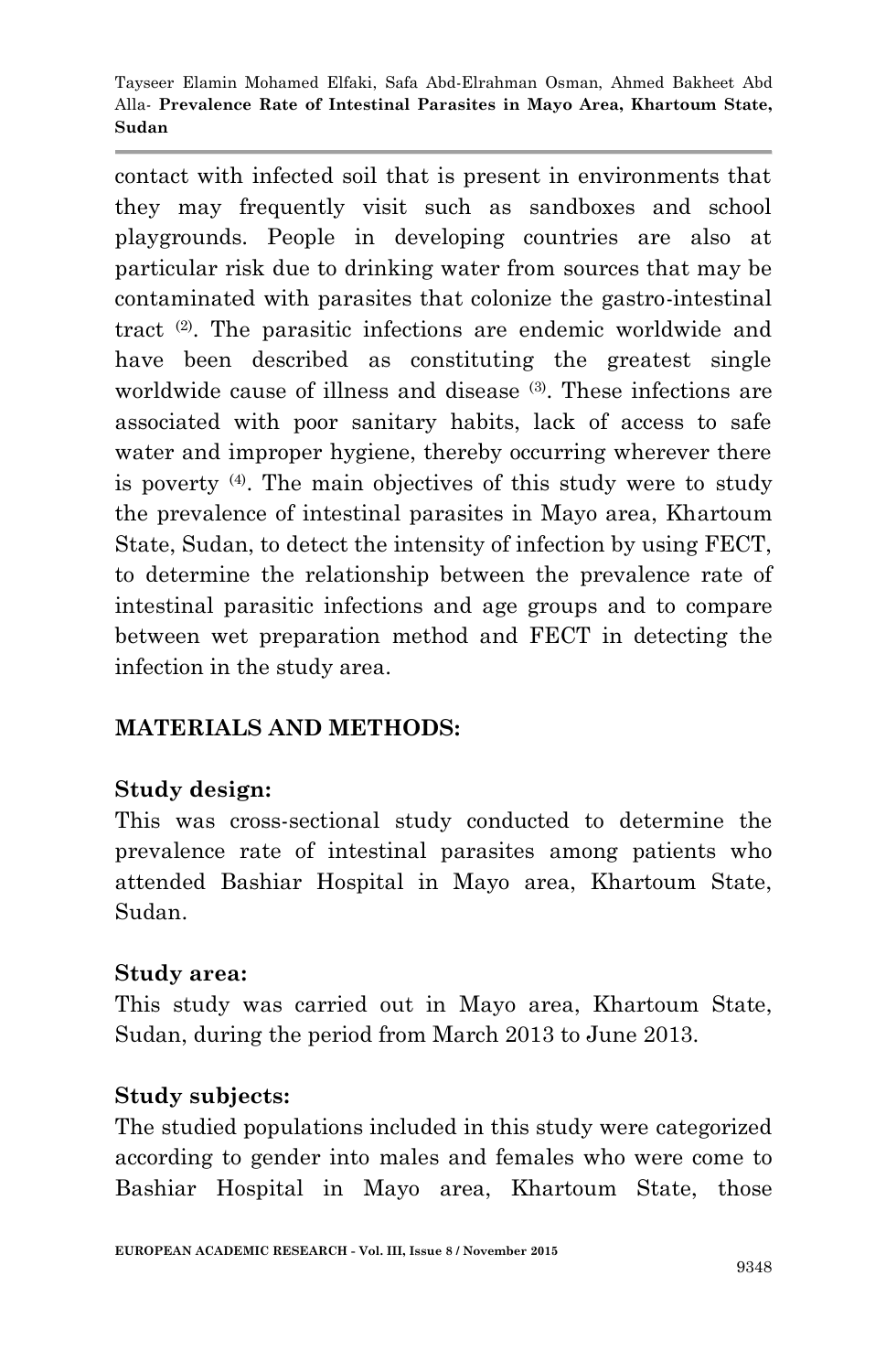participants with different education levels with the age ranging from 2 to 42 years old and the mean age was 22 years old. Random samples were collected from them after their agreed to participate in this study. The age of study subjects included in the present study was divided into 3 groups: less than 10, 10-20 and more than 20 years old.

## **Sampling:**

A total of 150 questionnaires were administered. A total of 150 faecal samples were collected, from those filled the questionnaire.

# **Design of questionnaire:**

Self-administrated per-coded questionnaire which was specifically designed to obtain information that helped in this study. The designs of questionnaire include gender, age, observation of blood and mucus in the faecal samples.

## **METHODS:**

## **1. Wet preparation:**

A drop of normal saline was placed on the middle of the slide by using Pasteur pipette. With wooden stick, small portion of faecal sample was emulsified in the saline drop, then covered with cover glass and examined under microscope by using  $10x$ objective for detection and 40x objective for identification.

## **2. Formal ether concentration technique (FECT):**

About 1 gram of faecal sample (half tea spoonful) was estimated and emulsified in 10 ml of 10% formal saline in screw cap centrifuge tube, further 10 ml of 10% formal saline was added, mixed and shacked manually then sieved in a beaker. The suspension was transferred to conical tube and equal volume of ether was added, mixed and centrifuged at 5000rpm for 3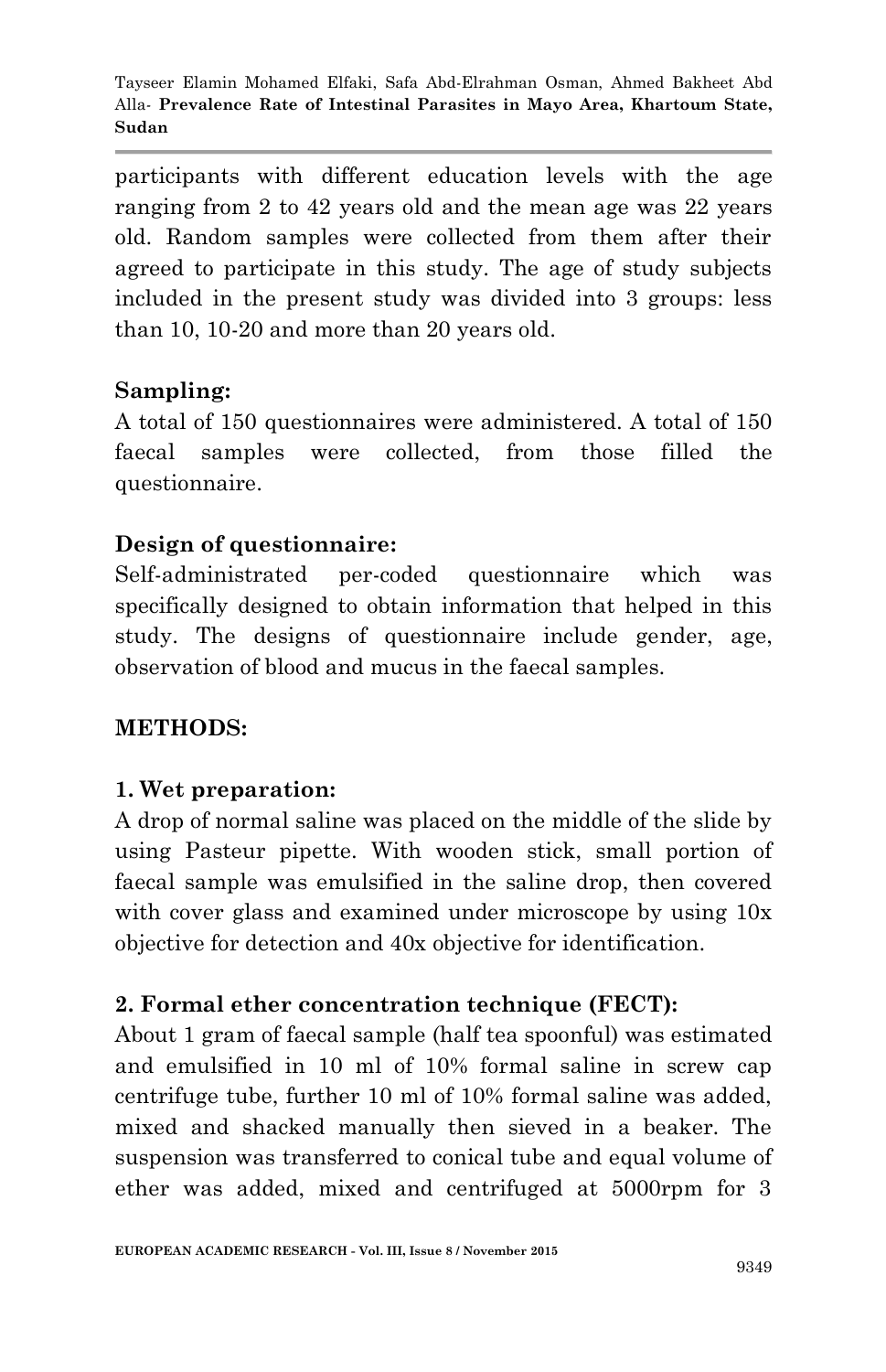minutes. By using wooden stick the layer of faecal debris was loosened from the site of the tube and rapidly the tube was inverted to discharge the supernatant. The sediment was left, the tube was retained to upright position; the fluid from the side of the tube was allowed to drain to bottom of the tube, the sediment was mixed by using Pasteur pipette and all the sediments were transferred to 1 or more slides, then covered with cover glass and examined by using microscope,  $10x$ objective for detection and 40x objective for identification. The intensity of infection was obtained by counting the number of intestinal parasite stage per gram (spg) of faecal sample. Results were expressed as  $( \leq 50 \text{ spg} )$  presented as mild infection, (50-100 spg) as moderate infection, (>100 spg) as severe infection.

## **Statistical analysis:**

Data were analyzed using Statistical Package for Social Sciences (SPSS) under windows, version 15.0. Frequencies, mean, Chi square test statistical analysis were performed and the *p* values of less than 0.05 were considered statistically significant. Data were presented in tables after analysis using SPSS.

## **Ethical clearance:**

Ethical clearance for this study was obtained from College of Medical Laboratory Science- Sudan University of Science and Technology and an informed consent was obtained from all subjects included in this study.

## **RESULTS:**

The studied populations included in this study were males (109  $(73%)$  and females  $(41 \ (23%)$ , among those 150 subjects, 68 were patients and 82 were food handlers who were come to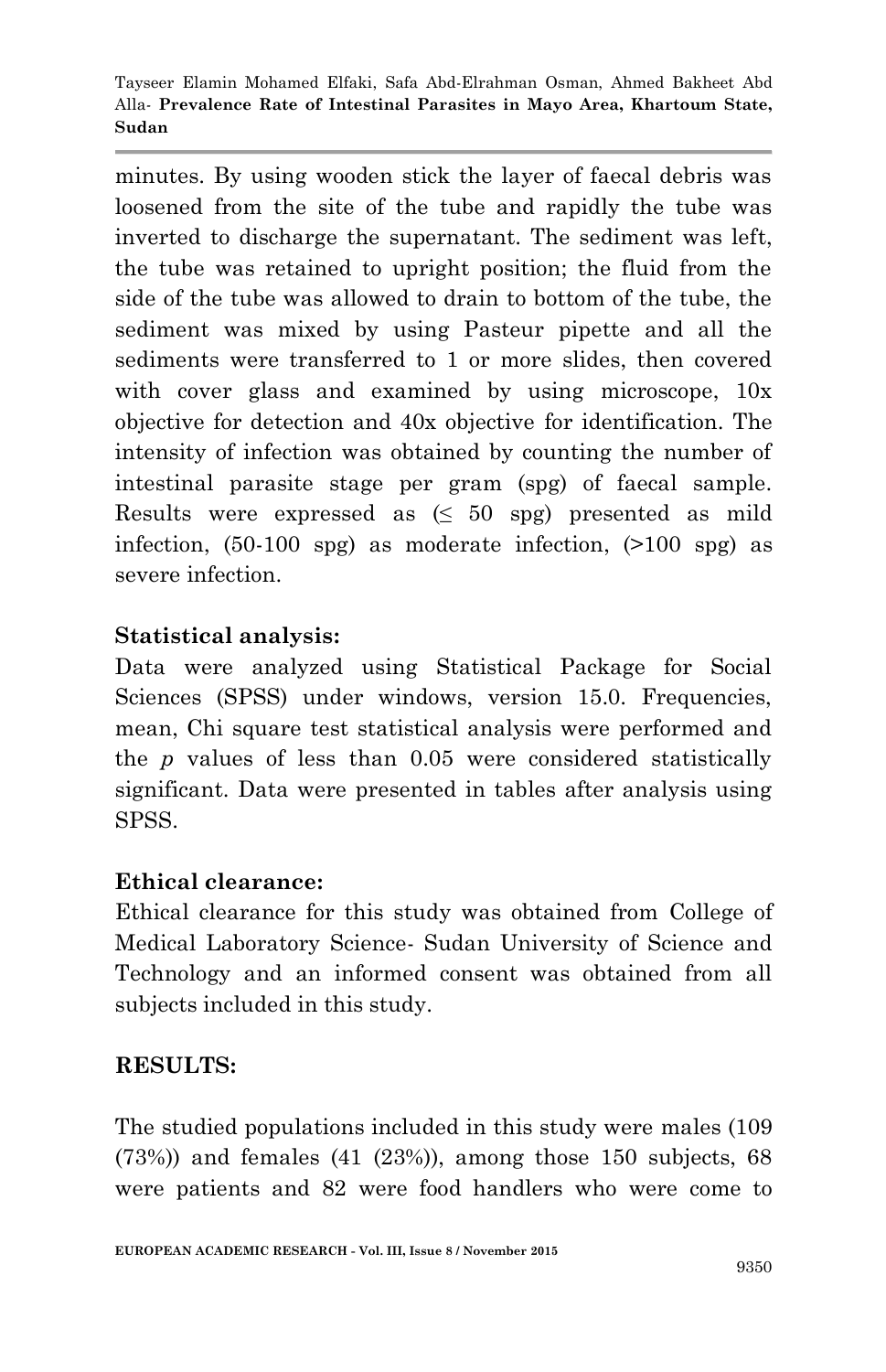Bashiar Hospital in Mayo area, Khartoum State, those participants with different education levels and age ranging from 2 to 42 years old with the mean age of 22 years old. The age of study subjects included in the present study was divided into 3 groups: less than 10, 10-20 and more than 20 years old. A total of 150 faeces samples were examined for intestinal parasites. Out of these, 36 (24%) were found to be positive for intestinal parasites when detected by using wet preparation method and 88 (59%) when using FECT. From the 88 positive cases, 53 (60%) were males and 35 (40%) were females and from the 36 positive cases,  $27(75%)$  were males and 9  $(25%)$  were females in table (1). The differences in prevalence rate according to gender was found to be statistically significant  $(p=0.000)$ . The positive cases within each age group were 10  $(7%)$ , 2  $(1%)$  and 24  $(16%)$  respectively when using wet preparation and were 27 (18%), 17 (11%) and 44 (29%) respectively when using FECT in table (2). The differences in prevalence rate according to age groups was highly significant (p=0.000). For detection of intestinal parasites when using FECT, the results showed that the frequency of *E.histolytica* was 38 (25%), *G.lamblia* was 25 (16.7%), *E.coli* was 22 (14.3%) and *H.nana* was 3 (2%) in table (3). The intensity of infection by FECT was obtained by counting the number of stage per 1 gram of faeces, (less than 50 stages per 1 gram of faeces) presented as mild infection, (50-100 stages per 1 gram of faeces) as moderate infection and (more than 100 stages per 1 gram of faeces) as sever infection in table (4). Out of 150 studied population, 20 (13%) had blood in their faecal samples, all of them were positive for intestinal parasites and among 130 (87%) who had no blood in their faecal samples, 68 (45%) were found to be positive and  $62$  (41%) were negative ( $p=0.000$ ) in table (5). Out of 150 studied population, 48 (32%) had mucus in their faecal samples, 36 (24%) were positive for intestinal parasites and 12 (8%) were negative, and among 102 (68%) who had no mucus in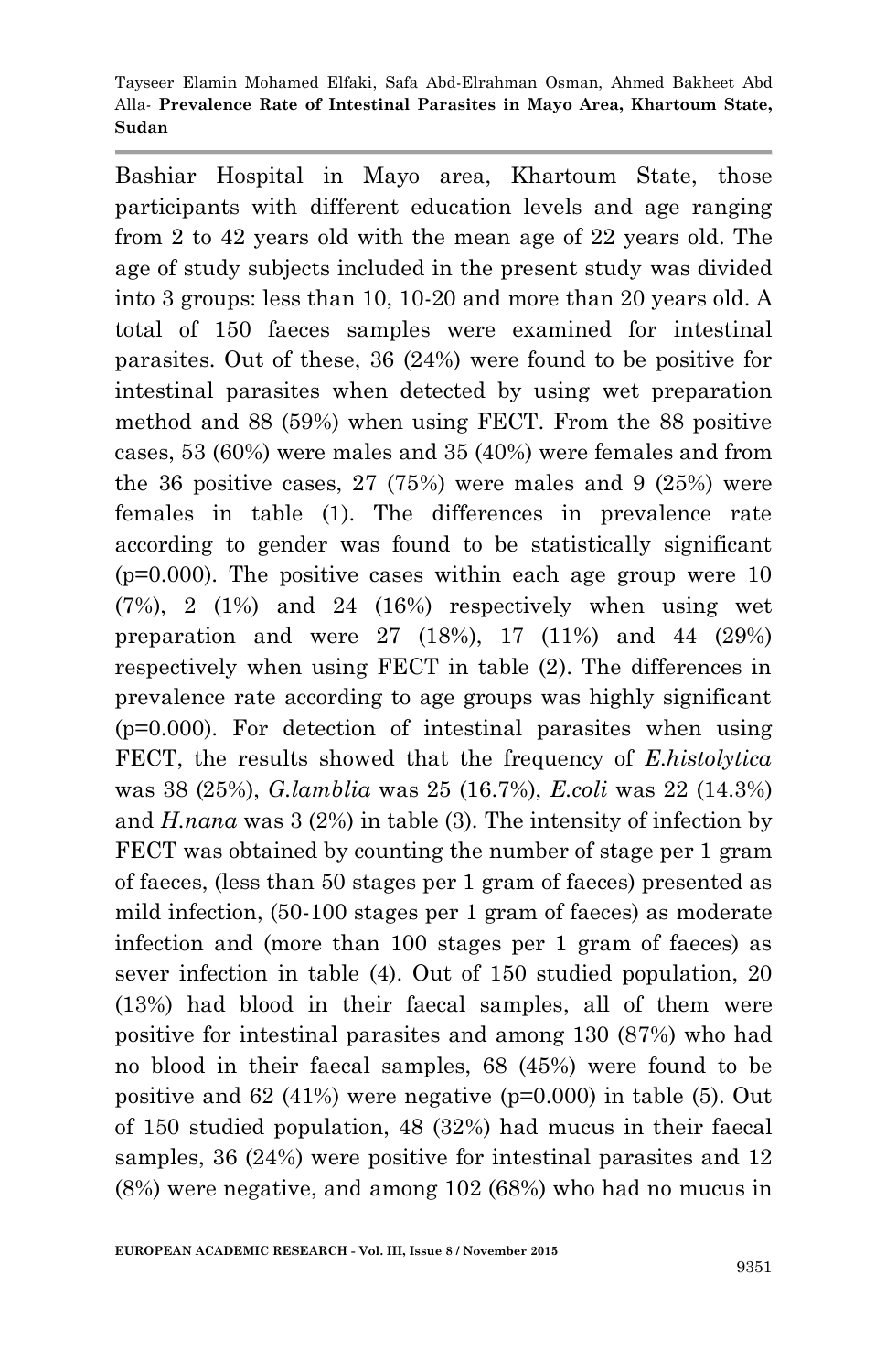their faecal samples, 40 (27%) were found to be positive and 62  $(41%)$  were negative  $(p=0.000)$  in table (6). The results showed that among the 88 positive cases, 58 (39%) were patients while 30 (20%) were food handlers, in table (7). Chi-squire test was used to compare between wet preparation and FECT for detection of intestinal parasites, wet preparation method was detected 36 positive cases while FECT was detected 88 positive cases ( $p=0.000$ ) in table (8).

**Table (1): Overall prevalence of intestinal parasitic infections using wet preparation and FECT according to gender**

| Intestinal parasites | Gender | Total  |    |
|----------------------|--------|--------|----|
|                      | Male   | Female |    |
| Direct wet mount     | 97     | 09     | 36 |
| FECT                 | 53     | 35     | 88 |

p=0.000

**Table (2): Overall prevalence of intestinal parasitic infections using wet preparation and FECT according to age groups**

| Age groups (years) | Intestinal parasites |             |  |
|--------------------|----------------------|-------------|--|
|                    | Wet preparation      | <b>FECT</b> |  |
| Less than 10       | 10                   | 27          |  |
| 10-20              |                      |             |  |
| More than 20       | 24                   | 44          |  |
| Total              | 36                   | 88          |  |

p=0.000

| Intestinal    | Positive | Negative | Prevalence (%) |
|---------------|----------|----------|----------------|
| parasites     |          |          |                |
| E.histolytica | 38       | 112      | 25.0           |
| G.lamblia     | 25       | 125      | 16.7           |
| E.coli        | 22       | 128      | 14.3           |
| H.nana        | 3        | 147      | 2.0            |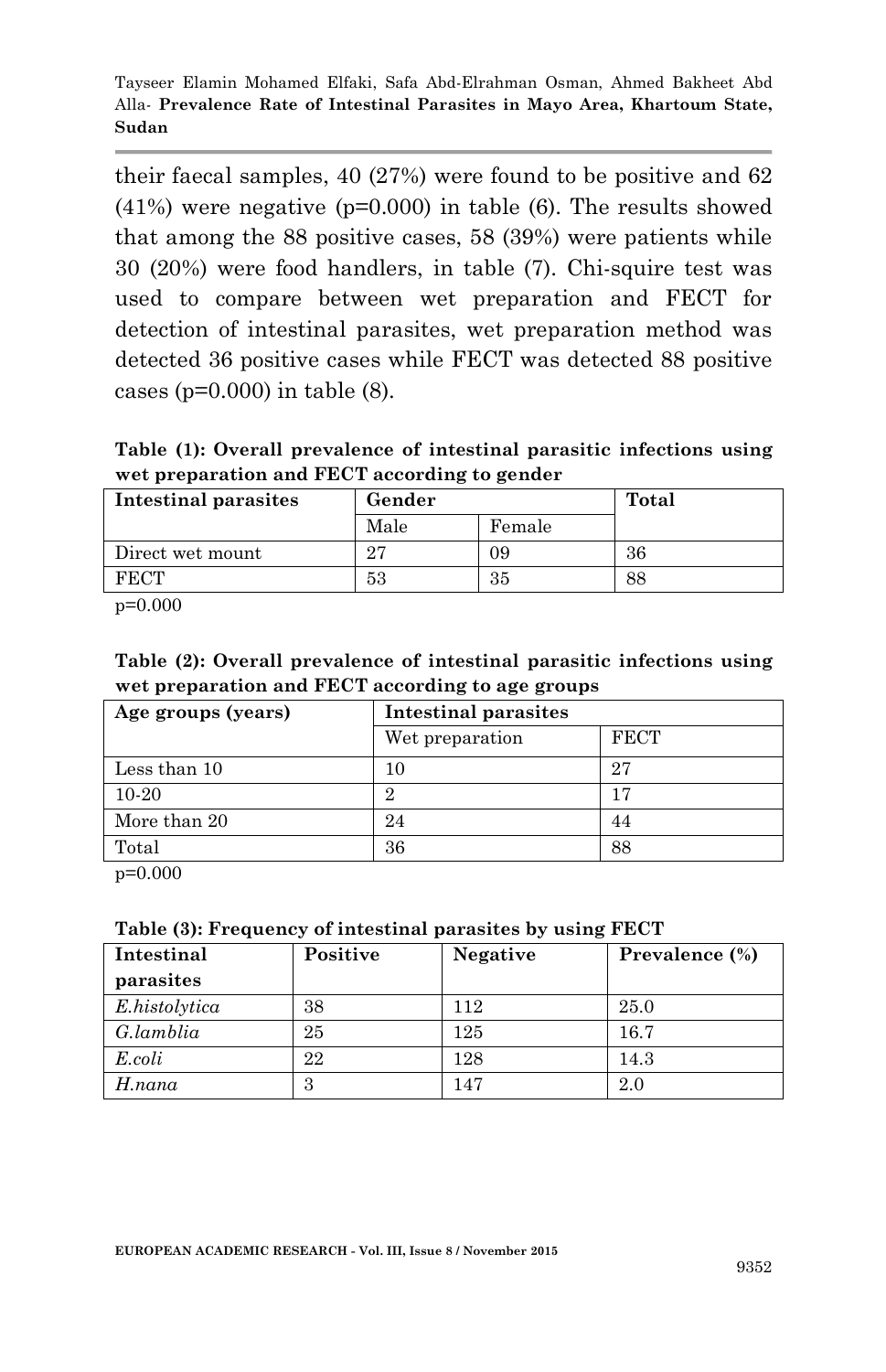**Table (4): Frequency of intensity of intestinal parasitic infection by FECT**

| Intestinal parasites | Intensity of infection    |    |    | Total |
|----------------------|---------------------------|----|----|-------|
|                      | Mild<br>Moderate<br>Sever |    |    |       |
| E.histolytica        |                           | 10 | 22 | 38    |
| G.lamblia            |                           |    | 15 | 25    |
| E.coli               |                           | 22 |    | 22    |
| $H$ .nana            |                           |    |    |       |

|  | Table (5): Prevalence of intestinal parasites among studied |  |  |  |
|--|-------------------------------------------------------------|--|--|--|
|  | population with blood in their faecal samples               |  |  |  |

| <b>Intestinal parasites</b> | Blood in the<br>samples | faecal    | Total |
|-----------------------------|-------------------------|-----------|-------|
|                             | No                      | $\rm Yes$ |       |
| Positive                    | 68                      | 20        | 88    |
| Negative                    | 62                      | O         | 62    |
| Total                       | 130                     | 20        | 150   |

p=0.000

**Table (6): Prevalence of intestinal parasites among studied population with mucus in their faecal samples**

| Intestinal parasites |         | Mucus in the faecal | Total |
|----------------------|---------|---------------------|-------|
|                      | samples |                     |       |
|                      | No      | $\rm Yes$           |       |
| Positive             | 40      | 36                  | 76    |
| Negative             | 62      | 12                  | 74    |
| Total                | 102     | 48                  | 150   |
| .                    |         |                     |       |

p=0.000

#### **Table (7): Overall prevalence of intestinal parasites among food handlers and patients in the study area**

| Intestinal parasites | <b>Studied population</b> | Total |     |
|----------------------|---------------------------|-------|-----|
|                      | Food handlers<br>Patients |       |     |
| Positive             | 58                        | 30    | 88  |
| Negative             |                           | 52    | 86  |
| Total                | 68                        | 82    | 150 |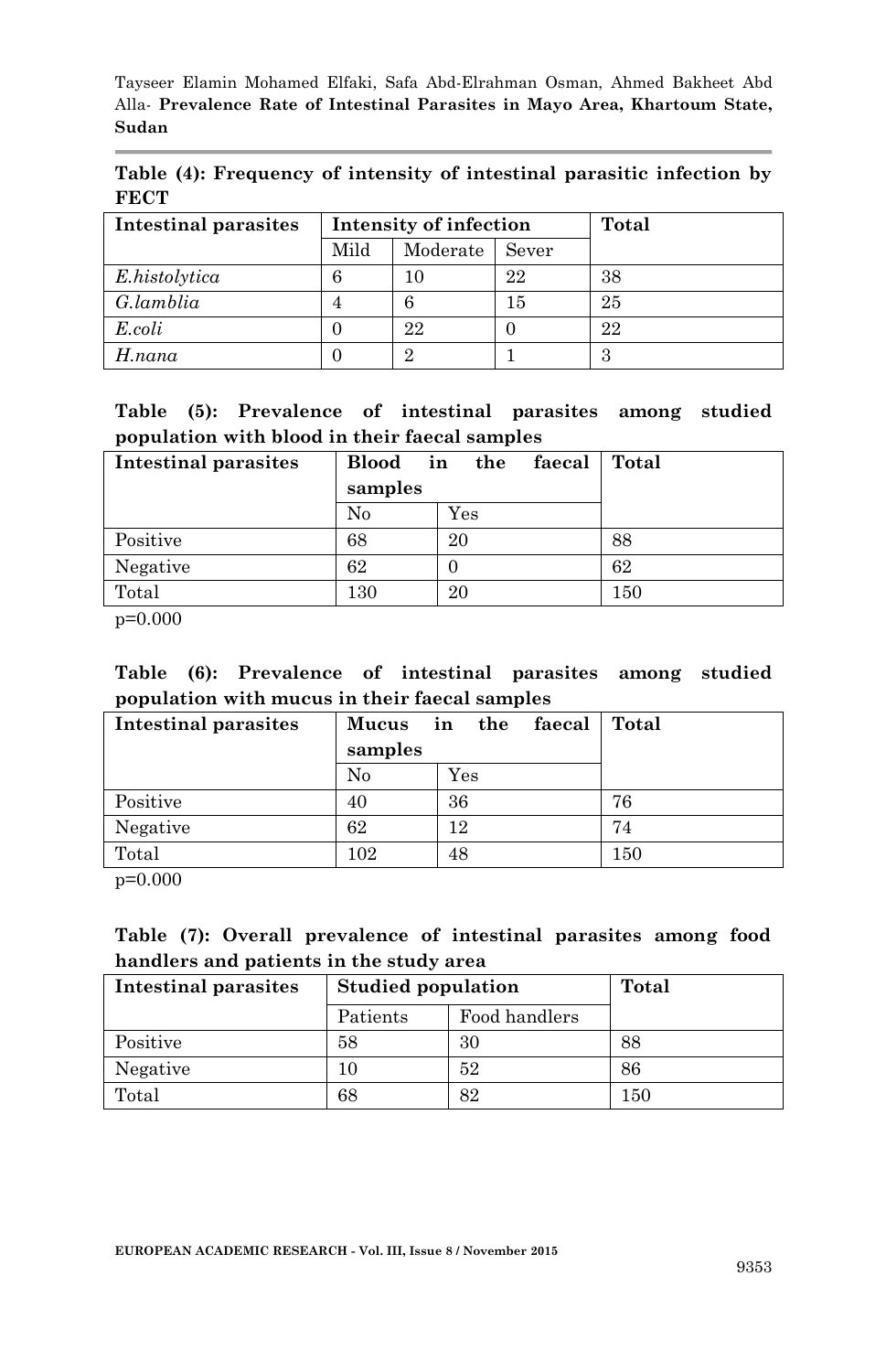| Table (8): Comparison between wet preparation and FECT |             |          |       |  |  |
|--------------------------------------------------------|-------------|----------|-------|--|--|
| Wet preparation                                        | <b>FECT</b> |          | Total |  |  |
|                                                        | Positive    | Negative |       |  |  |
| Positive                                               | 36          |          | 36    |  |  |
| Negative                                               | 52          | 62       | 114   |  |  |
| Total                                                  | 88          | 62       | 150   |  |  |

p=0.000

#### **DISCUSSION:**

Intestinal parasitic infections of humans are important threats to healthy living in developing countries (5). The environment and the socio-cultural habits of the people could be attributable for the high prevalence of intestinal parasitic infections in the developing countries (6) . Intestinal parasitic infections are among the major diseases of public health problems in sub-Saharan Africa. Apart from causing mortality and morbidity, infection with intestinal parasites has been associated with stunting of linear growth, physical weakness and low educational achievement in school children (7). Chronic intestinal parasitic infections have become the subject of speculation and investigation in relation to the spreading and severity of other infectious diseases of viral origin, tuberculosis and malaria. However, the study on the prevalence of various intestinal parasitic infections is a prerequisite not only for formulation of appropriate control strategies but also to predict risk for communities under consideration  $(8)$ . So, this study was conducted to study the prevalence rate of intestinal parasites in Mayo area, Khartoum State. For these purposes, a total of 150 faecal samples were examined for intestinal parasites. In this study statistical tests were used, the p value is (0.05), less than 0.05 is significant and more than 0.05 is insignificant. So all p value get from results compared with 0.05. The study showed that the prevalence rate of intestinal parasitic infection in Mayo area was 36 (24%) and 88 (59%) when using wet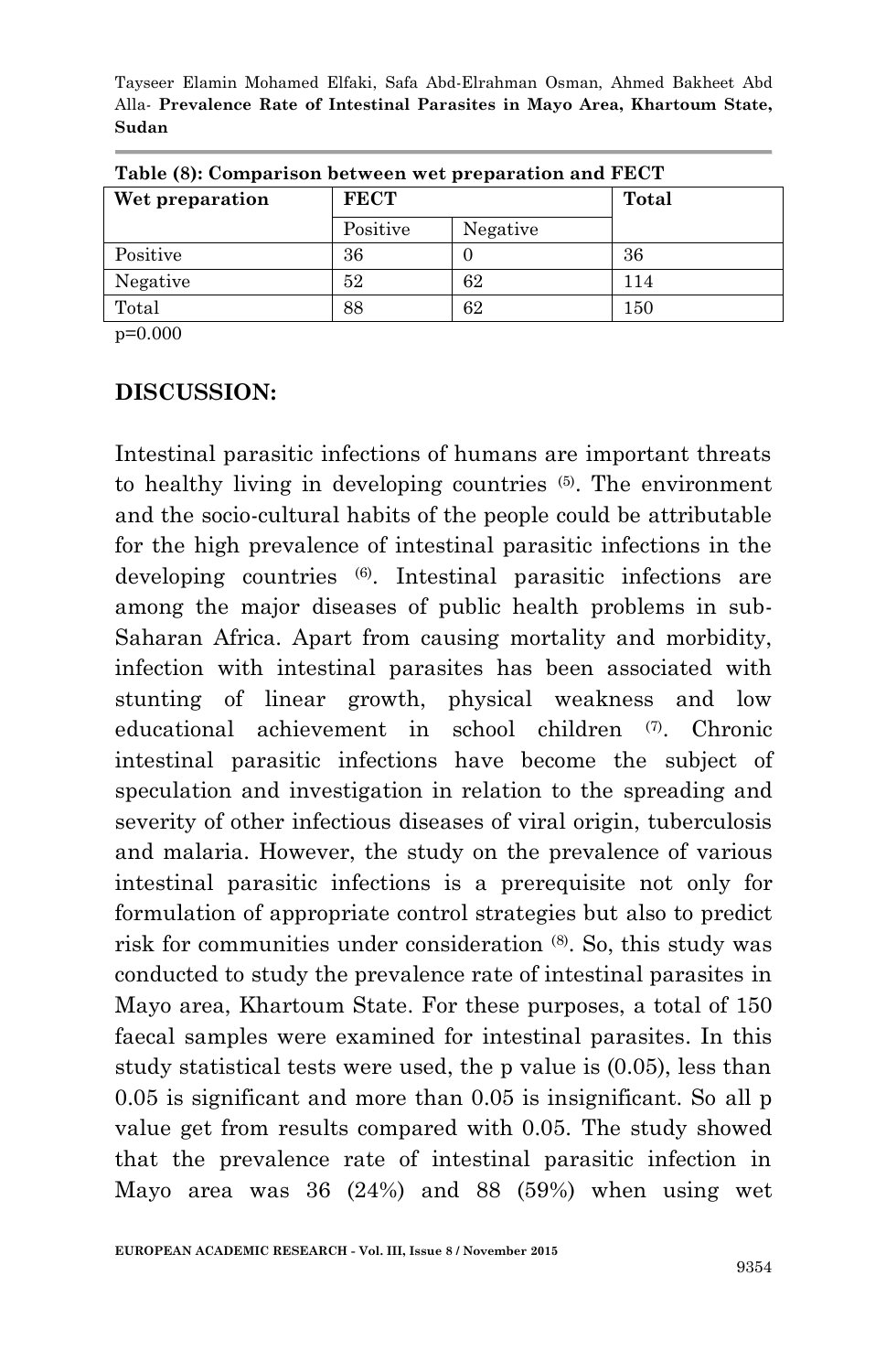preparation and FECT respectively. This reveals that several factors could be responsible for the transmission of the disease in this area. Among these factors: the social behavior, non hygienic community practices, improper disposal of human waste and lack of health care and education. This result was similar to result obtained by Halim *et al.* <sup>(9)</sup> in Kenya. From the 88 positive cases, 55 (60%) were males and 35 (40%) were females and from the 36 positive cases, 27 (75%) were males and 9 (25%) were females. The differences in prevalence rate according to gender was found to be statistically significant (p=0.000). These findings were disagreeing with study conducted in Turkey by Okya *et al.* <sup>(10)</sup>. The study showed that the higher prevalence was found in the age group more than 20 yeasr old and the differences in prevalence rate according to age groups was highly significant (p=0.000). The results showed that the higher prevalence of intestinal parasites was presented with *E.histolytica* (25%) followed by *G.lamblia* (16.7%), *E.coli* (14.3%) and *H.nana* (2%). Because these parasites can be transmitted orally by drinking infected water and these parasites are environmental contaminants of the water supply. The water supply is really an important risk factor for the giardiasis and amoebiasis and several large outbreaks of giardiasis have resulted from the contamination of municipal water supplies with human waste <sup>(11)</sup>. The ingestion of contaminated water is a common problem for transmitted the diseases. In addition to, the study showed that the most intensity of infection was severing infection which was presented with *E.histolytica* and *G.lamblia*. The present study revealed that there is difference significant in the prevalence of intestinal parasites according to the presence of blood and mucus in the faecal samples, because these macroscopically appearance related to invasive with parasitic elements. The food handlers especially in rural community were played the major role in transmission of parasitic infection, so, the present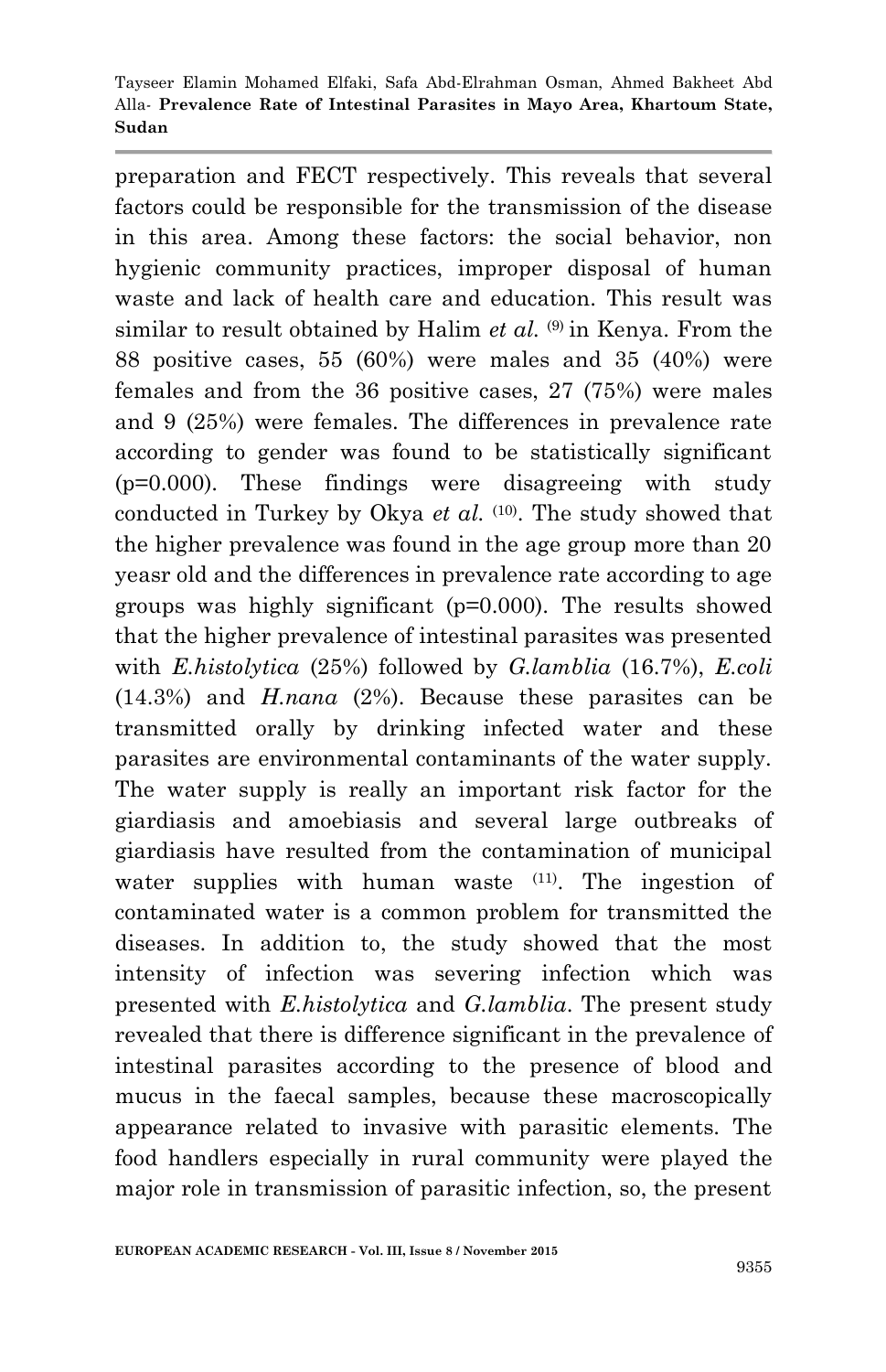study done among the patients and the food handlers so as to reflect this result. The current study was carried out to determine the sensitivity and compare between direct wet preparation and FECT that can be used for diagnosis of intestinal parasites. The results proved that FECT gave the highest relative sensitivity when using Chi-squire statistical test to compare between wet preparation and FECT for detection of intestinal parasites, wet preparation method was detected 36 positive cases while FECT was detected 88 positive cases (p=0.000).

# **CONCLUSION:**

This study concluded that the prevalence rate of intestinal parasites was high in the Mayo area, Khartoum State, Sudan; infection rates were almost different among age groups and FECT more efficient than wet preparation for detection of intestinal parasites.

# **REFERENCES:**

1. Cowper, S. G. Bilharziasis (intestinal parasites) in Nigeria. *Trop. Geogr. Med.*1972; 25:89-100.

2. Singh, N., Ojha, S., Bhattacharya, A. and Bhattacharya, S. Establishment of a transient transfection system and expression of firefly luciferase in *Entamoeba* invades. *Molecular and Biochemical Parasitology*. 2012; 183(1):90-93.

3. Mehraj V., Hatcher J., Akhtar S., Rafique G., Beg M. A. Prevalence and factors associated with intestinal parasitic infection among children in an urban slum of Karachi. PLoS One. 2008;3(11):e3680.

4. Steketee, R. W. Pregnancy, nutrition and parasitic diseases. J Nutr. 2003; 133:1661S-1667S.